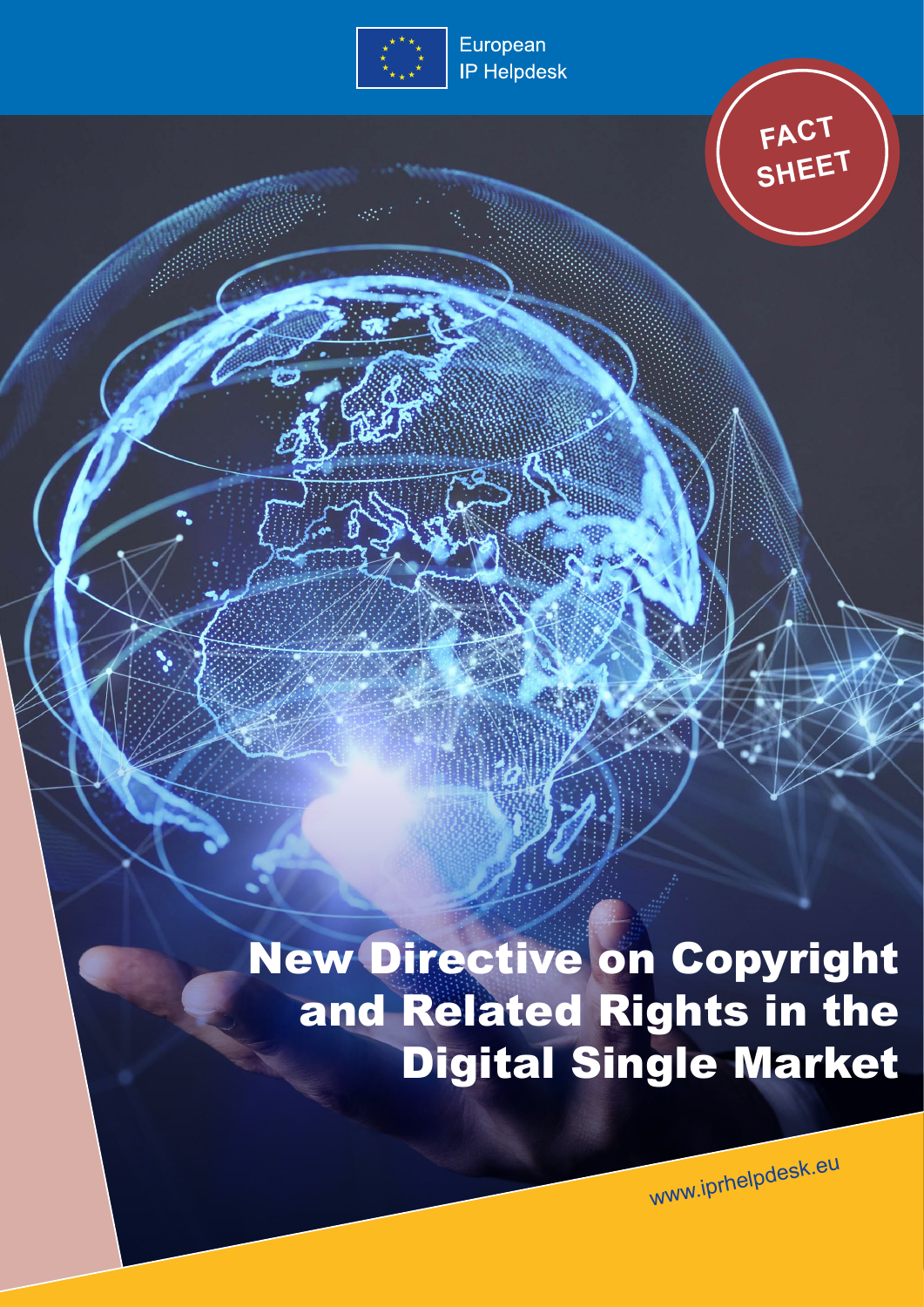**European IP Helpdesk**

## **Summary**

| 1. The three new main exceptions <b>Manual Acception and the set of the set of the set of the set of the set of the set of the set of the set of the set of the set of the set of the set of the set of the set of the set of th</b> |  |
|--------------------------------------------------------------------------------------------------------------------------------------------------------------------------------------------------------------------------------------|--|
| 2. Online use of copyright-protected content manuscription of 9                                                                                                                                                                      |  |
| 3. Transparency obligations and best-seller rights                                                                                                                                                                                   |  |
|                                                                                                                                                                                                                                      |  |
|                                                                                                                                                                                                                                      |  |
|                                                                                                                                                                                                                                      |  |

## **Introduction**

Initiated in 2016, the legislative process aiming to modernise the EU copyright rules came to an end on 15 April 2019, when the European Council approved the *Directive on Copyright and Related Rights in the Digital Single Market*. This Directive intends to make EU copyright rules fit for the digital age. Unlike regulations, the Directive is not directly applicable and will require the transposition into the national legal systems of each member state.

Copyright is used to describe a set of rights granted to creators over their artistic works, thus covering a wide variety of intellectual creations: books, music, paintings, sculptures, photography, films, computer programmes, databases… However, it is important to know that copyright does not protect an idea itself, but the expression of the idea. In a nutshell, copyright bestows two types of rights upon the right holders:

- **Moral rights** which, in most member states, cannot be waived and protect non-economic interests of authors (such as the right to be recognised as the author)
- **Economic rights** which seek to grant the author the possibility to obtain financial benefits from the exploitation of their work by allowing them to control its reproduction (making a copy in physical or digital format), the distribution of said copies, making them available in the digital environment, as well as any adaptation of the original work (e.g. translating the original book or turning the book into a movie)

The last changes in the EU copyright legislation had been introduced through a Directive in 2001, when the online environment did not have the same width and importance as it does today. Indeed, the digital age has transformed the way in which researchers carry out their work, how we conceive business and share knowledge and information. Current copyright rules are not adapted to the growing digital landscape – a fact which made it necessary to bring these rules up to speed and offer an appropriate regulatory framework that encourages creative work and innovation while striking the balance with freedom of expression and the need to promote research, education, access to information and cultural heritage.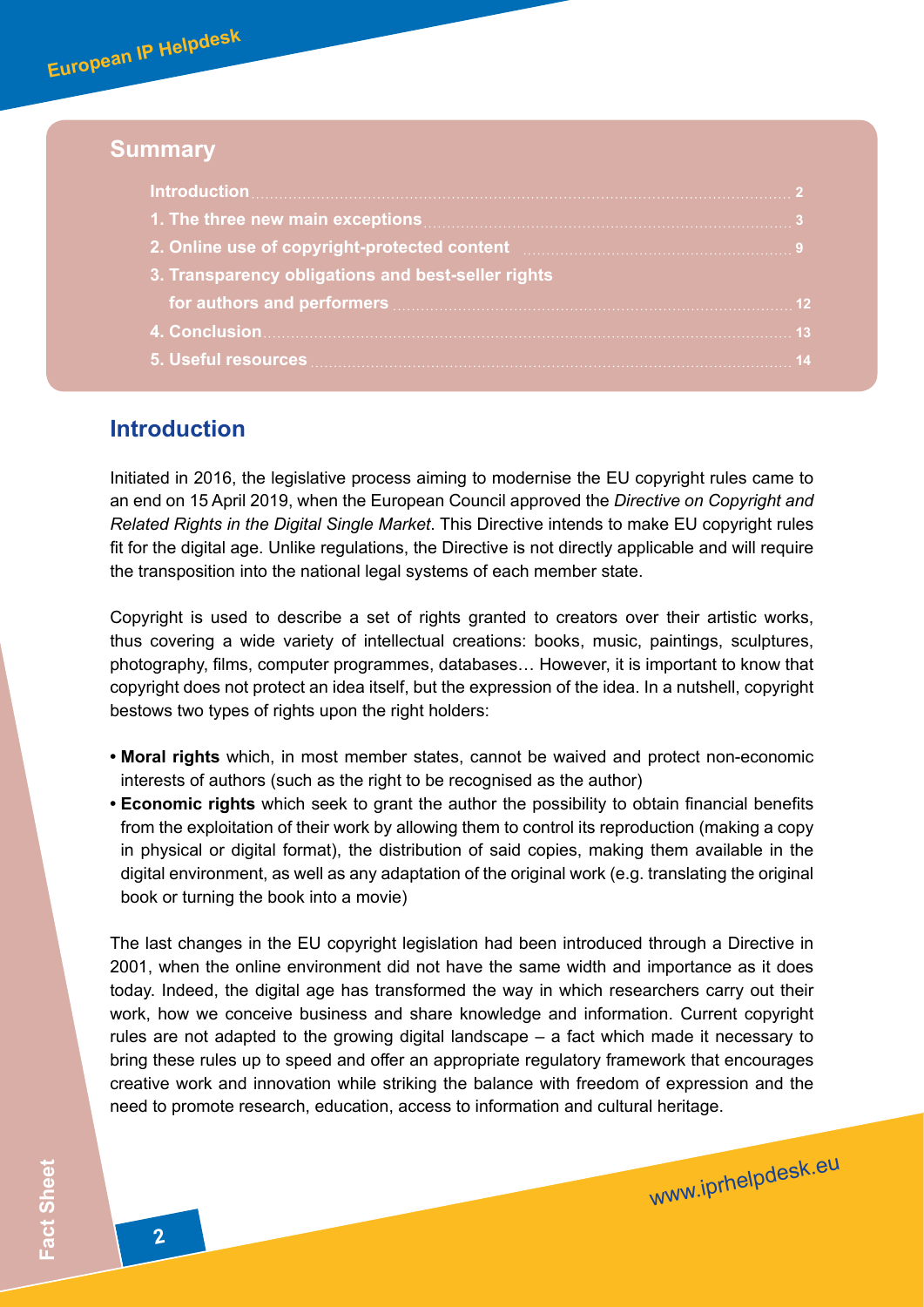# <span id="page-2-0"></span>**1. The three new main exceptions**

With the aim to remove digital barriers between member states, to widen the scope of use of materials for educational, research and cultural purposes, as well as to improve the conditions within the digital copyright market place, the new Directive introduces the following changes  $^{\text{\tiny{1}}}$ :

**Text and data mining Preservation of cultural heritage Use of works in digital cross-border teaching activities**

### **a. Text and data mining exception**

According to the 2018 STM report<sup>2</sup>, the global research community generates more than 3 million scientific papers per year. Since it is impossible to go through that massive amount of data manually, computers and algorithms can be used to analyse the vast database of scientific works. This is where the importance of Text and Data Mining (**TDM**) comes into play. The United Kingdom Intellectual Property Office (UKIPO) defined TDM as *"the process of deriving information from machine-read material"*  3 . This process involves copying large quantities of material, extracting the data and recombining it into different patterns.

Being able to electronically analyse large amounts of copyright-protected and non-protected works enhances efficiency and saves cost and time. It allows researchers to detect patterns, trends, correlations and all types of useful information that the traditional human processing activities cannot detect on a manual basis. Hence, TDM allows the extraction of new knowledge where no correlation has been established or expressed before. To give an example: The processing of data from a large number of scientific papers in a specific medical field could suggest a possible link between a gene and a disease. This would also increase awareness within the scientific community regarding the value of the content that has been published to date, in favour of a more rigorous and efficient attitude towards research and experimentation (duplication can be avoided and past trials can be used and built on).

The TDM process usually requires making copies of the original data and datasets in order to extract information. Even though the work copied is not used as such, but only the information or facts extracted from it, this use has so far collided with article 2 of Directive 2001/29 (**InfoSoc Directive**) and the exclusive right of reproduction, which grants copyright owners *"the exclusive* 

<sup>1</sup>Please note that not all new rights and exceptions are included in the present fact sheet. Indeed, we highlight only those exceptions that have a direct impact on SMEs, universities and researchers. For example, article 14 and article 8 were left out since they do not directly affect our target groups.

<sup>&</sup>lt;sup>2</sup> Johnson, R. Watkinson, A. and Mabe, M.; STM Report "An overview of scientific and scholarly publishing" October 2018, page 5

<sup>&</sup>lt;sup>3</sup> UKIPO, ["On the exceptions to copyright"](https://www.gov.uk/guidance/exceptions-to-copyright)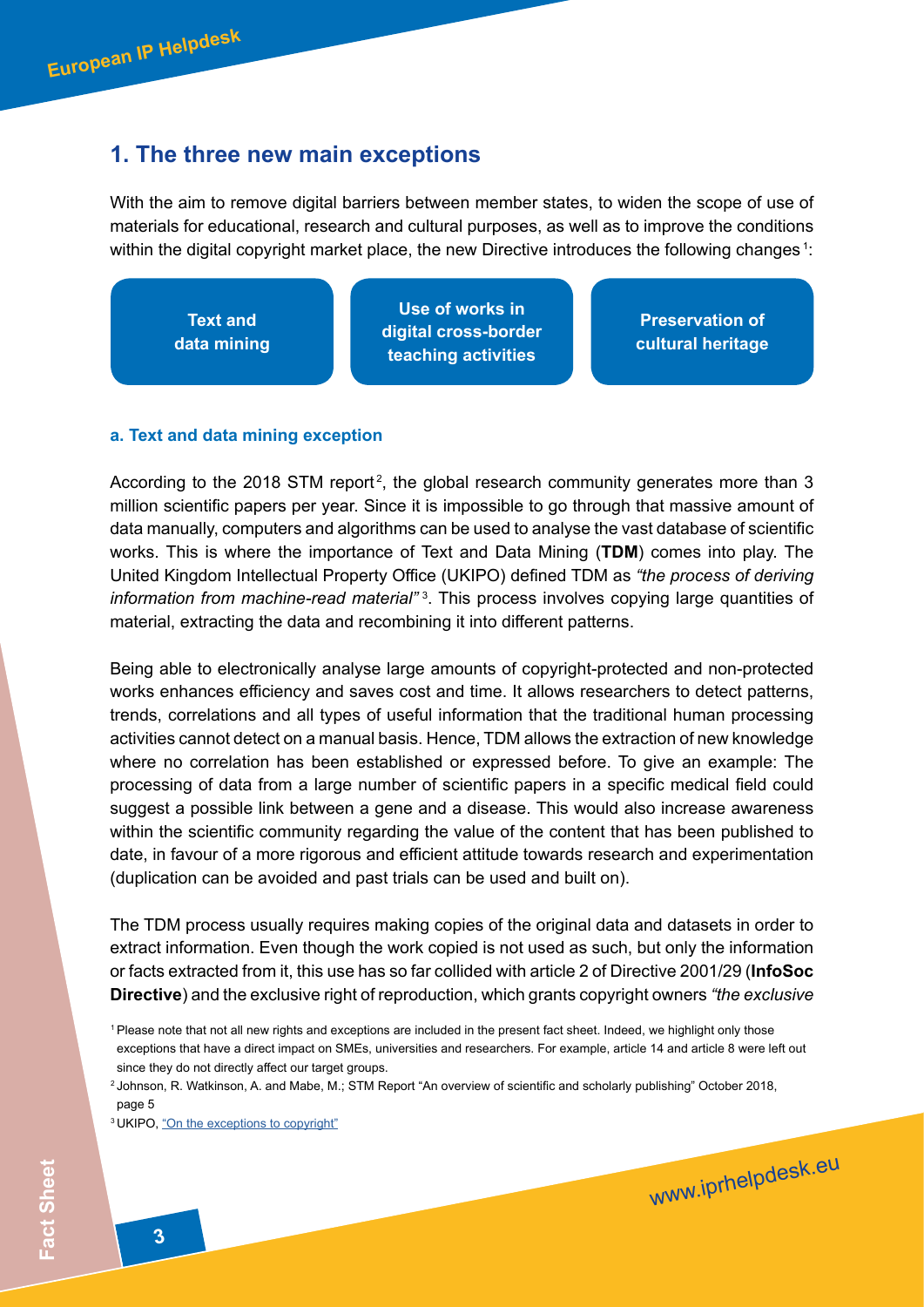*right to authorise or prohibit direct or indirect, temporary or permanent reproduction by any means and in any form, in whole or in part"*.

Against this background, there were two options to avoid copyright infringement: either to obtain the authorisation of each copyright holder (e.g. through a copyright licence), which seems unrealistic when there is a need to process a large amount of terabytes from all over the world. The second option was to rely on the copyright exception introduced by article 5(1) InfoSoc, referring to "temporary acts of reproductions" which, according to its own wording, did not provide an appropriate answer for TDM.

Exceptions were introduced. The first can be found in article 3: Therefore, and given the massive growth and increased use of data available on the internet, the European legislator decided that a TDM exception would be necessary. Accordingly, two

#### **Article 3**

The **mandatory exception** introduced by article 3 will benefit **research organisations or universities** using TDM **for research purposes solely**. Therefore, take into account that you will not benefit from TDM if you are:

- An SME or any business acting for non-commercial purposes (for example, news reporting or research); or
- Universities using TDM for other purposes than scientific research.

You should also take into account that the exception **only covers the reproduction** and **extraction** rights. Therefore, the distribution right and right of communication to the public **are out of the scope** of the exception. This means that you will have the right to copy the work and extract any essential information from it. However, you will not be authorised to disclose the content of the work or allow its circulation, whether it is in physical or digital format.

Consequently, if the result of the TDM includes an extract from the original "mined" work, communication to the public or re-distribution of the work will, most probably, not be an option. This will depend on the characteristics of the extract reproduced: is the combination of words or the extract original enough to be protected by copyright (article 2 of the InfoSoc Directive)?

The answer can be found in the judgment from the CJEU Case C-05/08<sup>4</sup> that attempts to shed some light on the subject. As explained in the judgment, the right of reproduction covers any original subject matters and nothing in the InfoSoc Directive indicates that an extract or part of a work should be treated any differently than the whole of it. Although words as such are not considered an intellectual creation, their combination is. Therefore, certain isolated sentences or parts of sentences *"may be able to reflect the author's creativity and originality, becoming* 

www.iprhelpdesk.eu

4 Judgment of the Court of 16 of July 2009, case C-05/08 "Infopaq International A/S v. Danske Dagblades Forening" EU:C:2009:465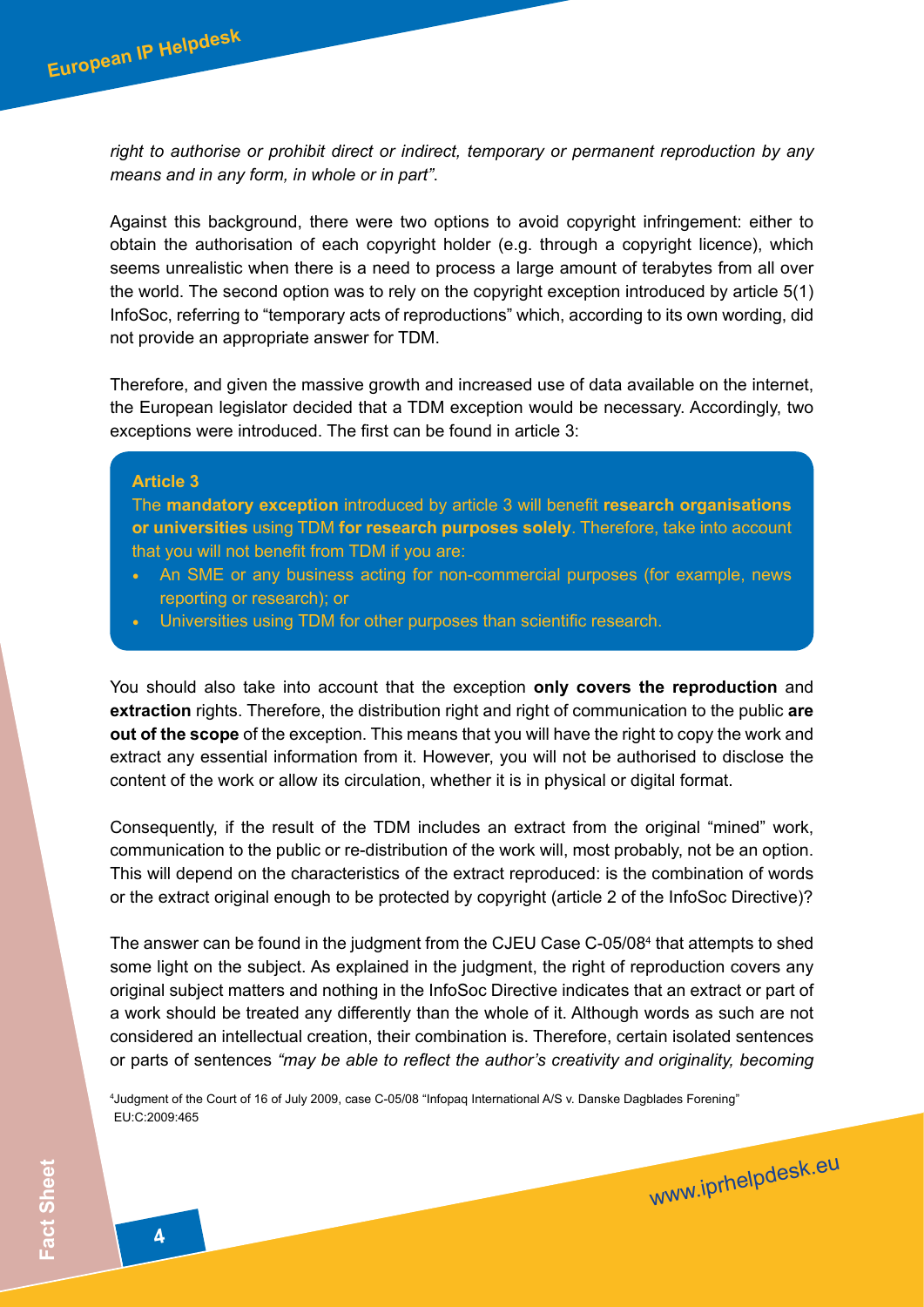*liable to come within the scope of protection provided by article 2 of the InfoSoc Directive"*. Hence, a case-by-case interpretation is required, so you should be careful when reproducing parts of works belonging to third parties as the result of a TDM process.

Remember that, according to article 7.1, the exception set out by article 3, cannot be set aside contractually. Hence, **you should refuse any contractual clause establishing otherwise**, since this clause would be deemed as unenforceable. However, nothing seems to prevent right holders to restrict TDM unilaterally by using Technological Protection Measures (**TPM**).

The **second TDM exception** introduced by the Directive is the one set out by **article 4**. It applies to any entity wishing to TDM, hence, SMEs could potentially benefit from this exception. However, contrary to article 3's TDM exception, here the legislator introduced a so-called **"optout"** mechanism. Right holders are allowed to opt out of this exception for the **general public**  as long as they do so in an "appropriate manner". This should be done in form of a contractual agreement, a unilateral declaration or by explicitly stating so in the terms and conditions of the use of a website, for example. It is important to keep in mind that article 4 refers to the general public, while the research community has its own exception set out in **article 3** that **does not admit** an "opt-out".

### **b. Use of works in digital cross-border teaching activities**

Technologies have disrupted every area of our lives and the education sector is no exception. In fact, given its audience (mostly young and highly connected), this sector should, in theory, adapt faster to be able to meet their expectations. Most students have grown up in a connected environment and expect this level of connection to be maintained in their learning environment. Traditional rigid modes of classroom-only education are bound to disappear and be replaced by more dynamic and flexible learning spaces.

In order to keep up with younger generations and comply with the European Commission's Digital Education Action Plan<sup>5</sup>, there was a great need of introducing an exception that allows the use of digital materials in cross border teaching activities. Indeed, up to now, article 5.3(a) of the InfoSoc Directive allowed for these materials to be copied and made digitally available but this was mainly limited to the national environment.

Now, pursuing the idea of harmonising and making it easier to use digital materials within the framework of digital and **cross-border** teaching activities, article 5 creates a mandatory exception as long as these activities are carried out by **educational establishments**.

www.iprhelpdesk.eu

5 [European Commission, "The Digital Education Action Plan"](https://ec.europa.eu/education/education-in-the-eu/digital-education-action-plan_en)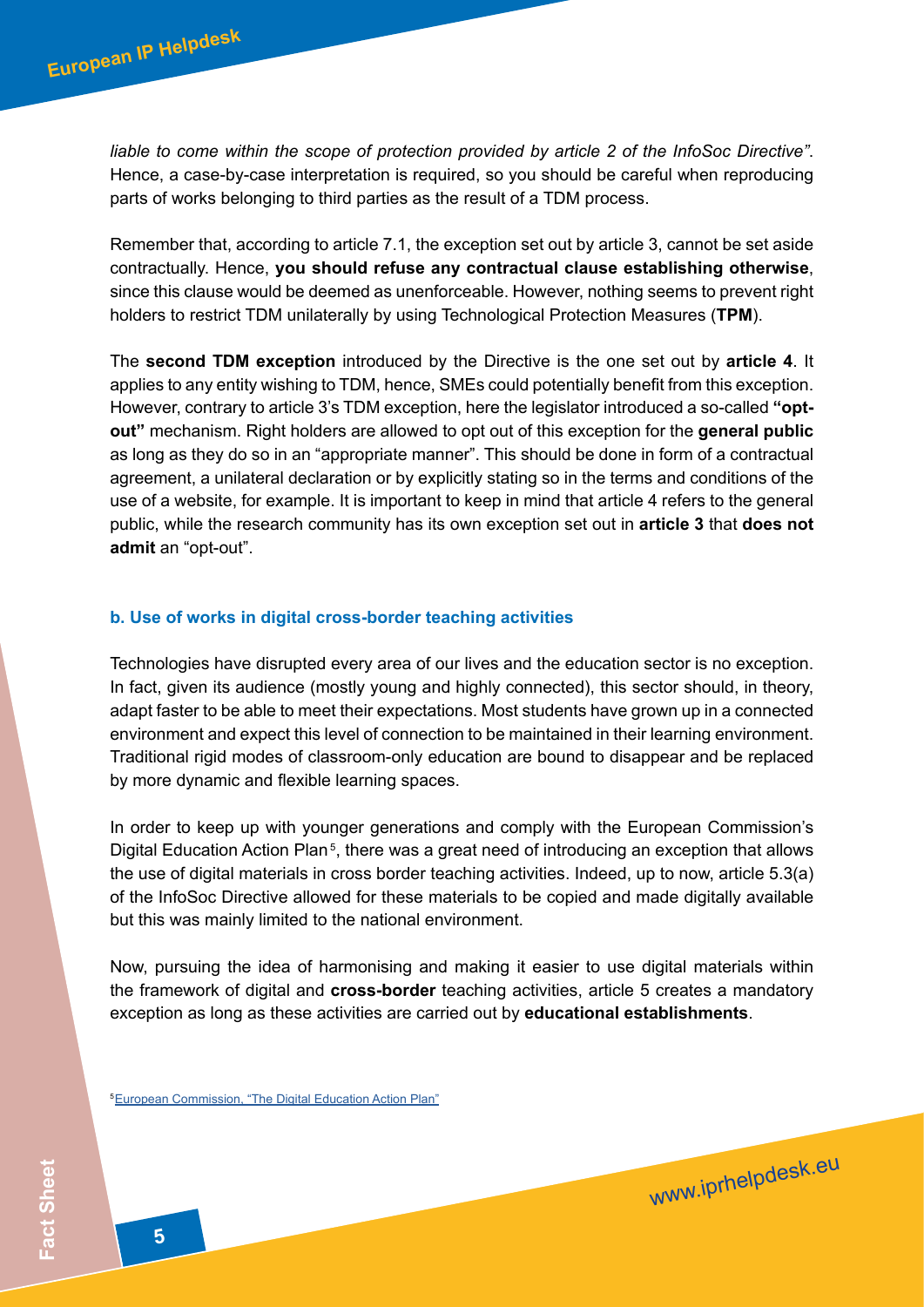This exception requires the protected content to be used under the following conditions:

- For **illustration purposes**: here, take into account that although the Directive does not limit the extent and nature of the works, this might not be the case at national level. Therefore, the extent of the exception should be carefully interpreted in conjunction with already existing laws at national level.
- Only for **teaching and learning activities performed by educational establishments**, therefore SMEs will not benefit from this exception.
- For **non-commercial use** only.

**European IP Helpdesk**

- Under the responsibility of the educational establishment, **on its premises** or through a **secure electronic environment**. This secure electronic environment should be understood as a digital environment to which only the teaching staff and students enrolled in a study programme have access, through a secure identification system that will require password authentication (e.g. an intranet).
- Only **to the extent that is necessary** for the purposes of that activity. This concept cannot be defined precisely and will, in any case, require a case-by-case assessment.

As can be inferred from the wording of the article and Recital 22, libraries, archives or museums **cannot directly benefit** from said exception. However, **indirectly**, when providing education in partnership with a school, college or university, the exception could be extended to them.

However, one should bear in mind that the Directive allows member states to make the application of the exception **fully or partially conditional** upon the existence of **suitable licences**, as long as those licences cover the same uses as those allowed under the exception. Meaning, that when transposing the Directive into their national legislation, member states can decide that the exception can only be relied on where no licences are available for a specific work or for a specific use. This formulation allows **partial coverage** from the licences, therefore any use that is left outside the scope of the licence, remains subject to the exception. With the aim of removing any burden from the educational establishments, all available licences should be **published and accessible** in a way that is to be determined by each member state individually.

As for the interpretation of the term "suitable licence", there is no clear answer at this point. "Suitable" most likely refers to licences adapted to the specific needs of educational institutions. It is yet to be determined whether "suitable" also makes reference to the price and conditions under which the licence is being offered.

www.iprhelpdesk.eu

**6**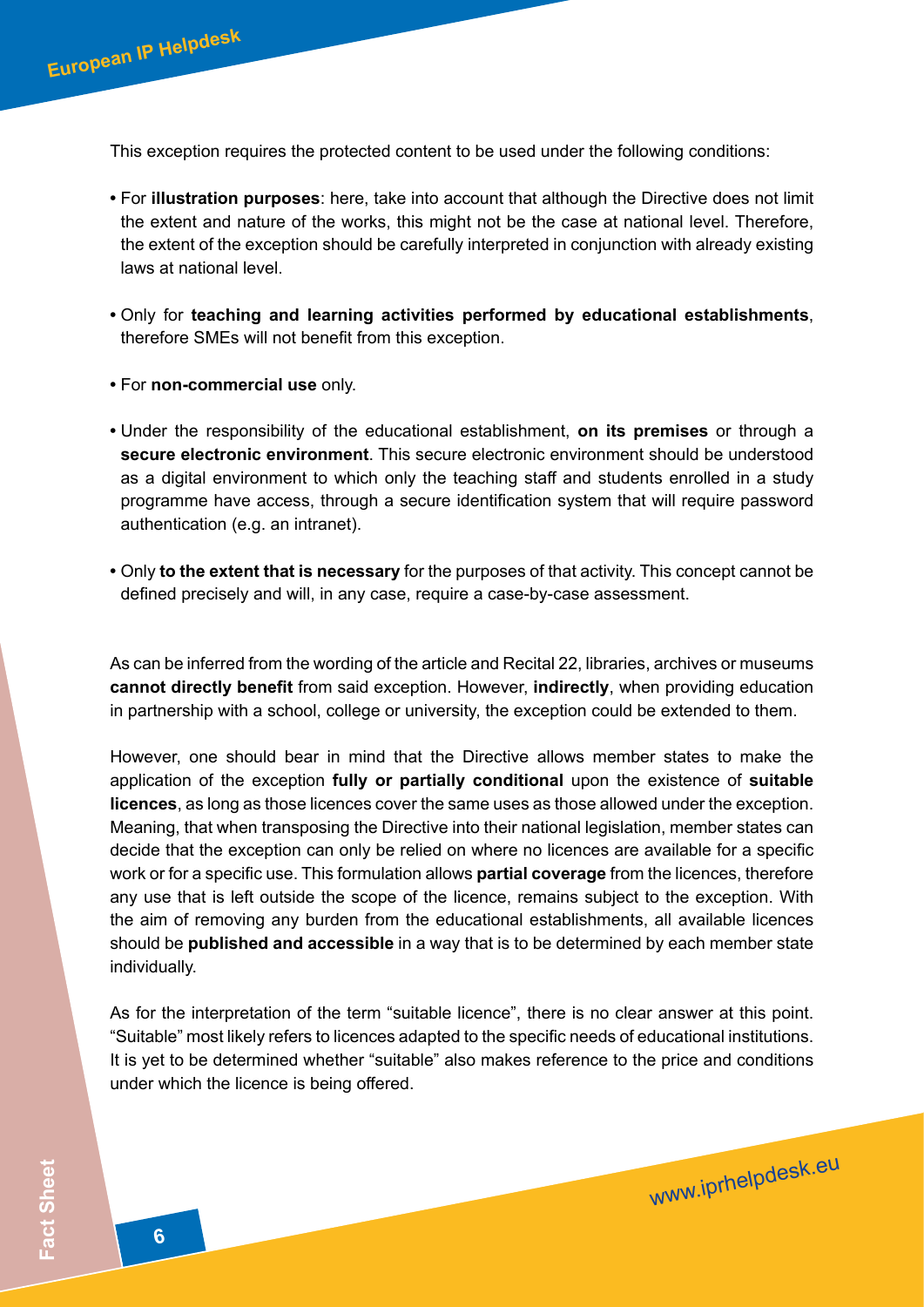### **c. Preservation of cultural heritage**

Following the introduction of two relevant exceptions by the new Copyright Directive and being well aware of the need to preserve and increase accessibility to our cultural heritage<sup>6</sup>, 24 member states signed a declaration of cooperation on advancing digitisation of cultural heritage on 9 April 2019. Therefore, the exception for the preservation of cultural heritage enabling a more "massive" digitisation and the use of out-of-commerce works by said institutions is crucial in order to facilitate the digitalising endeavours.

This digitising endeavour is not new. Back in 2004, Google had the idea of creating a "universal library" by digitising every book available worldwide as long as such an action did not violate the authors' rights. It did so by providing the technology and the funding to the libraries in exchange for the chance to incorporate these books to its database. Hence, the provision introduced by article 8 is a response to the legal issues that arose from this digitisation project. Until now, large-scale digitisation was slowed down and somehow impeded as it required clearance item by item, directly from the rights holder; not only to make a digital copy but also to make it available to the public (two rights exclusively granted to authors). Many authors could not be found and the ones in charge had to rely on the Orphan Works Directive .

In a nutshell, in member states where this is not yet the case, article 6 will allow cultural heritage institutions to make a **digital reproduction** of all works, as long as:

- The digital reproduction is performed by a **cultural heritage institution**. This entails that any **publicly accessible** library, museum or archive, film or audio institutions could benefit from this exception. This also affects educational establishments, research organisations and public sector broadcasting institutions as far as their permanent collection is concerned.
- The work is part of their **permanent collection**. Recital 29 of the Directive defines a "permanent collection" as one including all copies of works **owned** or **permanently held** by the institution. Therefore, any work that is held by the institution, whether it is because of a transfer of ownership, a licence, because the institution has become its legal deposit or because a permanent custody agreement has been signed in its favour, will fall under this exception.
- The copy is only made for **preservation purposes**. The need to preserve might be derived from **technological obsolescence** of the medium containing the work (e.g. a cassette for music) or the **degradation of the original support** (e.g. a painting when the support has been damaged).

www.iprhelpdesk.eu

6 [European Commission, "EU Member States sign up to cooperate on digitising cultural heritage"](https://ec.europa.eu/digital-single-market/en/news/eu-member-states-sign-cooperate-digitising-cultural-heritage)

**7**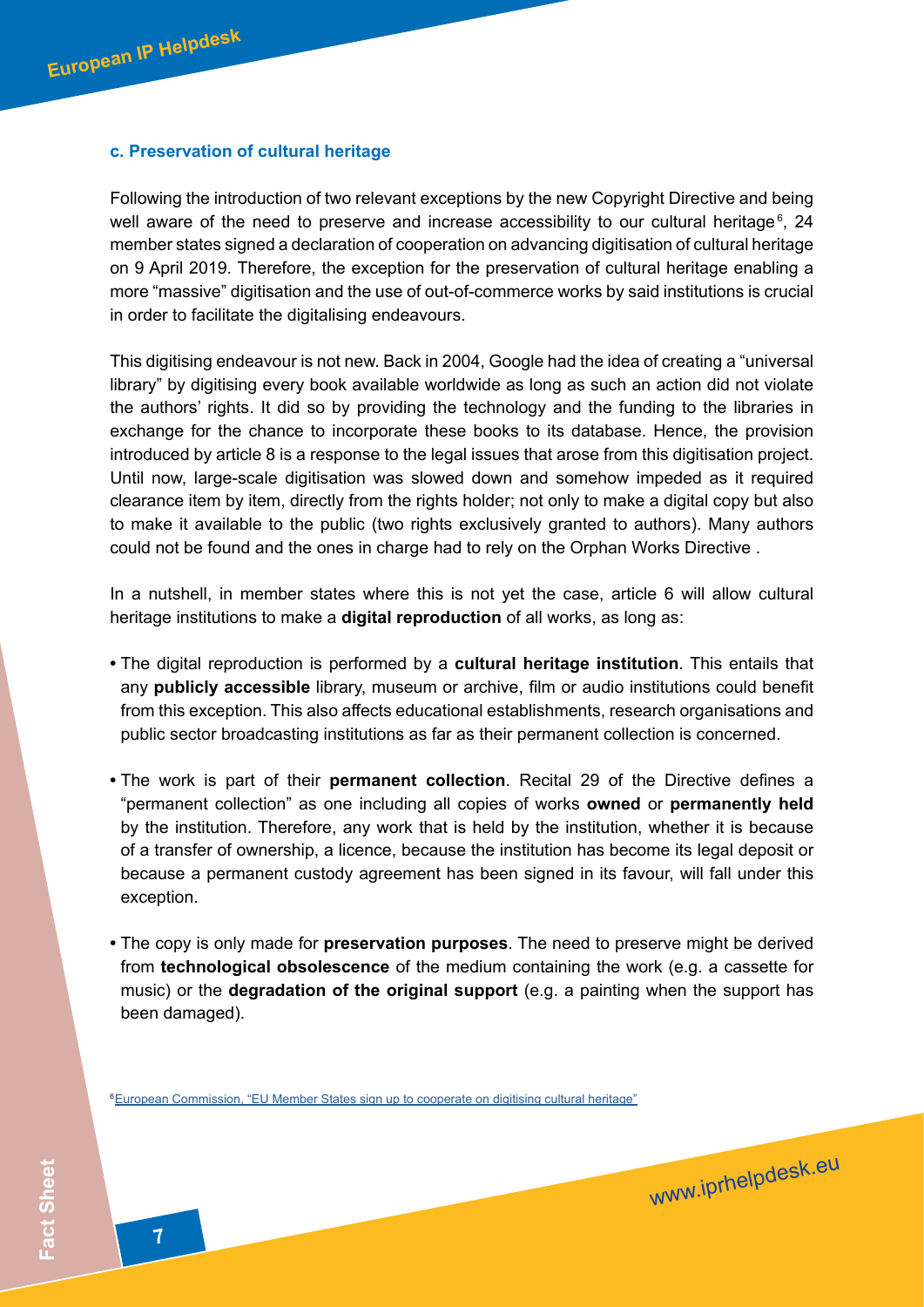**•** It is made **only to the extent necessary** for such preservation. Therefore, reproductions going beyond preservation purposes remain subject to the authorisation of the right holder or subject to other limitations or exceptions.

The Directive itself, in Recital 28, expressly allows the institutions **to rely on third parties** for the digitisation task, since they might lack equipment and expertise. All actions undertaken by these third parties in the course of the digitisation process are considered as made on behalf of the cultural heritage institution and always **under its responsibility.**

Please note that this article allows the institutions to make digital copies of the works, but it does not permit for this digital copy to be put into circulation in the online environment<sup>7</sup>.

#### **Watch out!**

**European IP Helpdesk**

The exception introduced by said article cannot be stripped of meaning through contractual provisions or the use of TPMs.

Article 8, on the other hand, intends to make it easier for these institutions to obtain the necessary licences to **disseminate, without borders, the cultural heritage in their possession in favour of the public**. In case no licence is available, the Directive grants an exception in favour of the cultural heritage institution, which allows them to digitise and to proceed with the dissemination.

### **Watch out!**

All of the above is subject to compliance with a series of requirements.

7  Take into account that for works that have fallen into the public domain and whose copyright protection has expired, digitisation and publication on the internet do not cause any problem (e.g. the Louvre has digitised numerous art works and made them available on its website).

www.iprhelpdesk.eu

**8**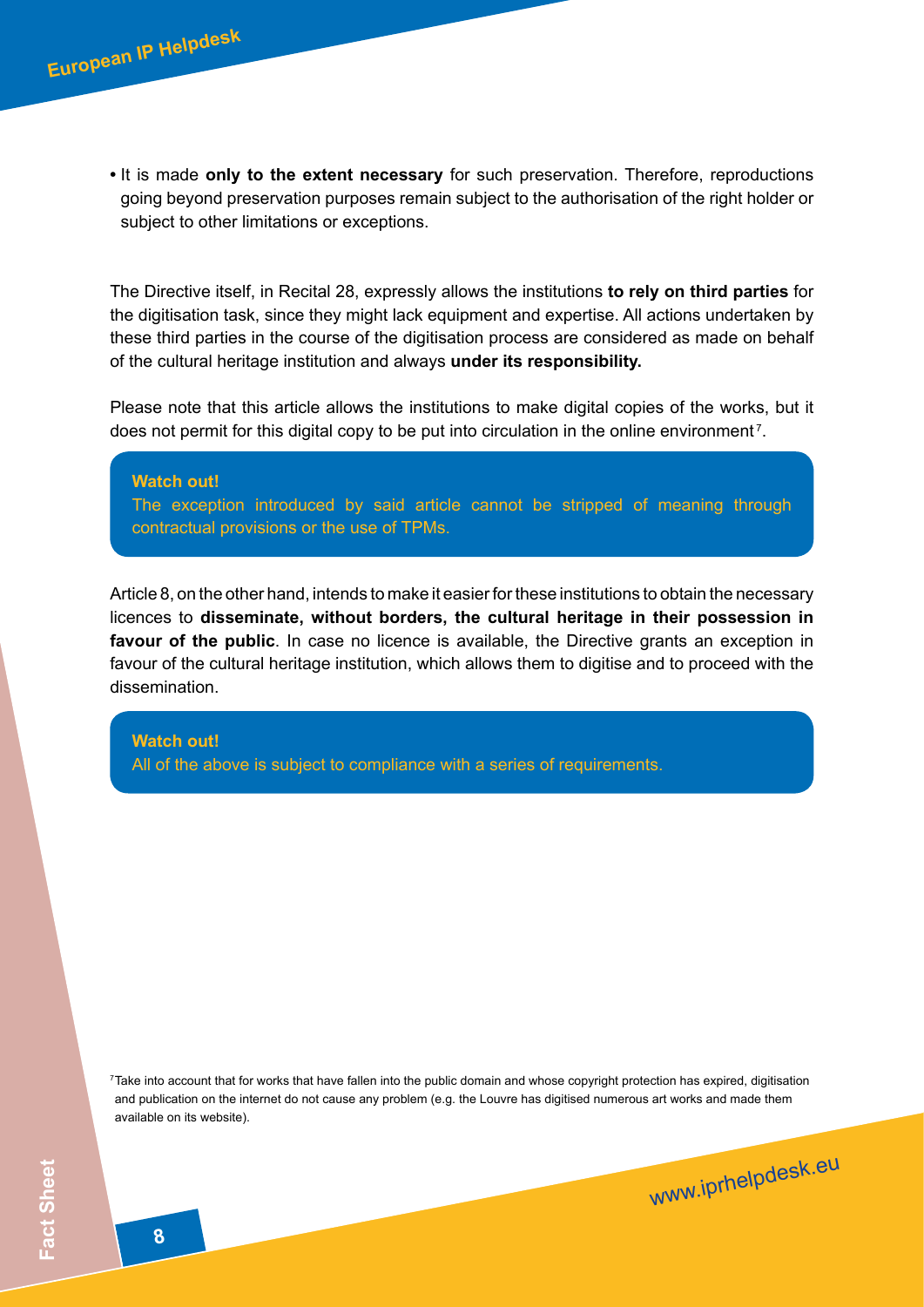# <span id="page-8-0"></span>**2. Online use of copyright-protected content**

### **a. Protection of press publications regarding online use**

In the digital age, the emergence of new business models such as news aggregators and media monitoring services have made it necessary to find a way to ensure fair compensation of both press publishers and authors of the journalistic work.

In 2014, Google News was shut down in Spain after a Spanish law was passed **requiring** services posting links and excerpts of news articles to **pay a fee** to the Association of Editor of Spanish Dailies. The difference is that, back then, publishers were not allowed to opt out and could not decide to offer their content for free. Article 15 is the EU's response to a situation that needed to be addressed and harmonised at European level. The objective pursued remains the same, i.e. to ensure that press publishers can control and object to any unauthorised use of their press content and receive fair compensation.

The main objective of article 15 is to try to remedy the continuous decline in revenues in the press sector, attributed partially to news aggregators, since press publishers were not able to control, properly license, or oppose to the use of their content by these subjects. Thus, this article requires member states to extend certain rights granted by the InfoSoc Directive to press publishers in order to strengthen their position when negotiating licences for their press content. The rights concerned here are reproduction (controlling copies of the work), **communication to the public** and **making available to the public** (deciding when and how to make the work available online) regarding the online use of press publications.

The **main target of article 15 are websites in charge of aggregating and organising news**, that will no longer be allowed to continue to do so as they use to until now.

First and foremost, the Directive itself seeks to **limit the impact** of this article by stating that this only applies to **journalistic publications** (i.e. literary works, pictures or videos) published in the context of an economic activity, regardless of the format in which the original publication has been released. Therefore, the following are left out of the scope of this original assignment:

- Publications published for scientific or academic purposes.
- Websites publishing news, such as a blog, when the activity is not carried out under the initiative, editorial responsibility and control of a news publisher.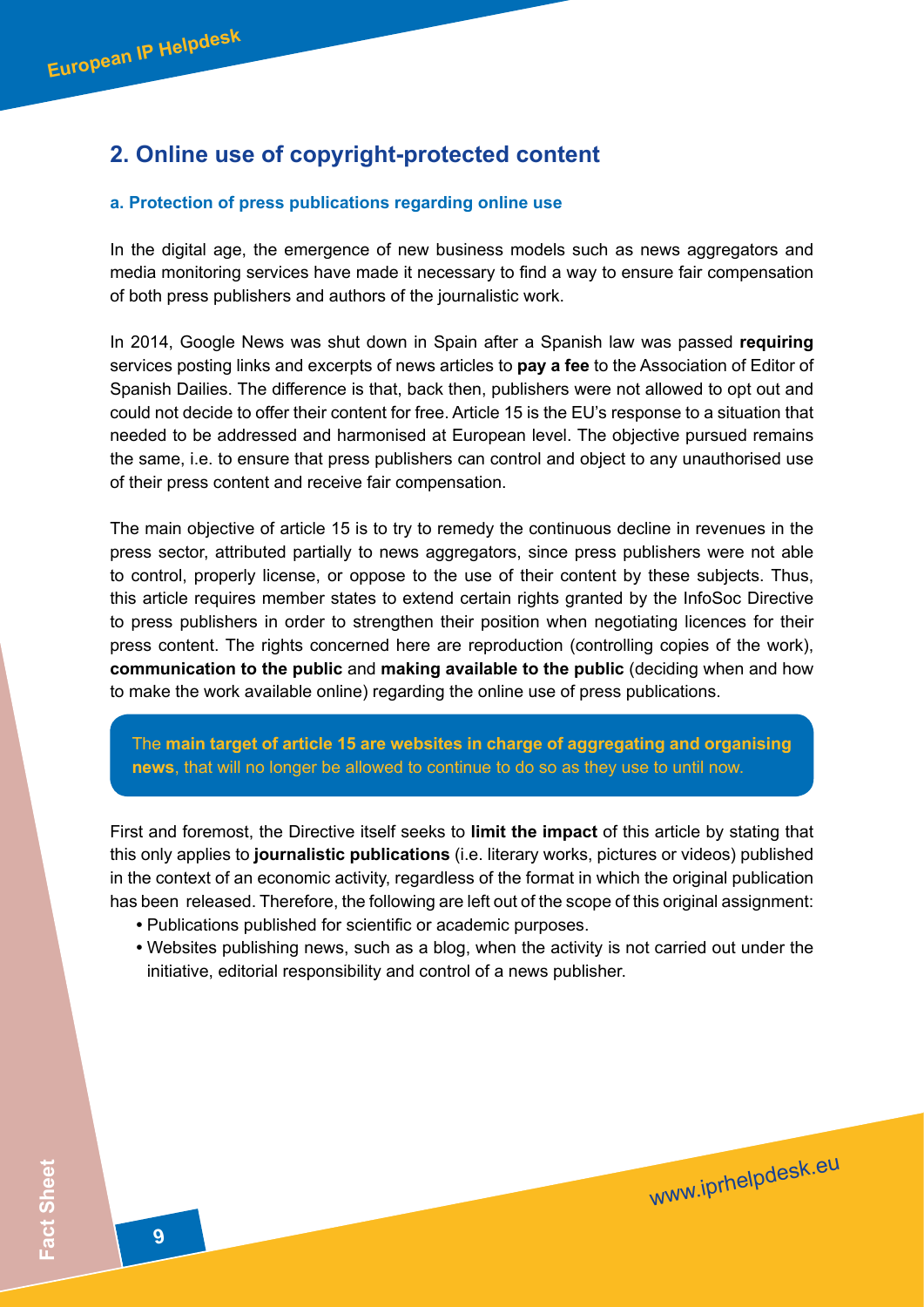Moreover, in order to avoid any negative repercussion on users when quoting, linking, aggregating, or finding and using works, the article explicitly states that the following act shall **not be deemed** as a **copyright infringement:**

- **privat**e or **non-commercial** use by private users;
- **acts of pure hyperlinking** (i.e. no snippets of the relevant text are included);
- the **use of individual words** or **very short extracts**.

All of the above entails that SMEs doing business within the news aggregation area or whose businesses are affected by this, should make sure to either obtain the corresponding licence allowing them to proceed with the usual news aggregation system; or obtain the authorisation from the publisher to link and introduce snippets for free; or simply copy the hyperlink without introducing any preview of the content of the article.

The rights granted apply for a **two-year period** after publication, counting from the first January following the publication date **without any retroactive effect**. Take note that, as the author of a press publication, you are entitled to receive an effective share of the increase in revenues that this new right might generate.

### **b. Use of protected content by online content sharing service providers**

This is one of the most controversial articles of the Directive, since people got the impression that this might entail a restriction of online freedoms. In a nutshell, this article **amends the liability of service providers who share online content and is focused on user-generated**  content. Up until now, article 14 of the Electronic Commerce Directive<sup>8</sup> established that "Where *an information society service is provided that consists of the storage of information provided*  by a recipient of the service, Member States shall ensure that the service provider is **not liable** *for the information stored at the request of a recipient of the service, on condition that […]".*  Hence, up to now, owners of copyright-protected content had to let platforms such as YouTube know of the existence of a violation, and the platforms would then proceed to remove the infringing content. The infringement claim was therefore brought against the individual that uploaded the content, not against the platform since it was considered the mere host and not belonging to the infringing party. In addition, platforms were required to adopt a reactive attitude, not a proactive one, in the protection of copyright.

First and foremost, it is important to understand that the liability and obligations established by this article will **only apply to your business if you are a platform whose main activity** is to **provide access** to a large amount of **copyright-protected content** and you do so with **commercial purposes** (regardless of whether it is monetised by e.g. allowing companies to place advertisements before a video, or because you are charging your users a periodical fee).

<sup>8</sup>Directive 200/31/EC of the European Parliament and of the Council of 8 June 2000 on certain legal aspects of information society services, in particular electronic commerce, in the Internal Market.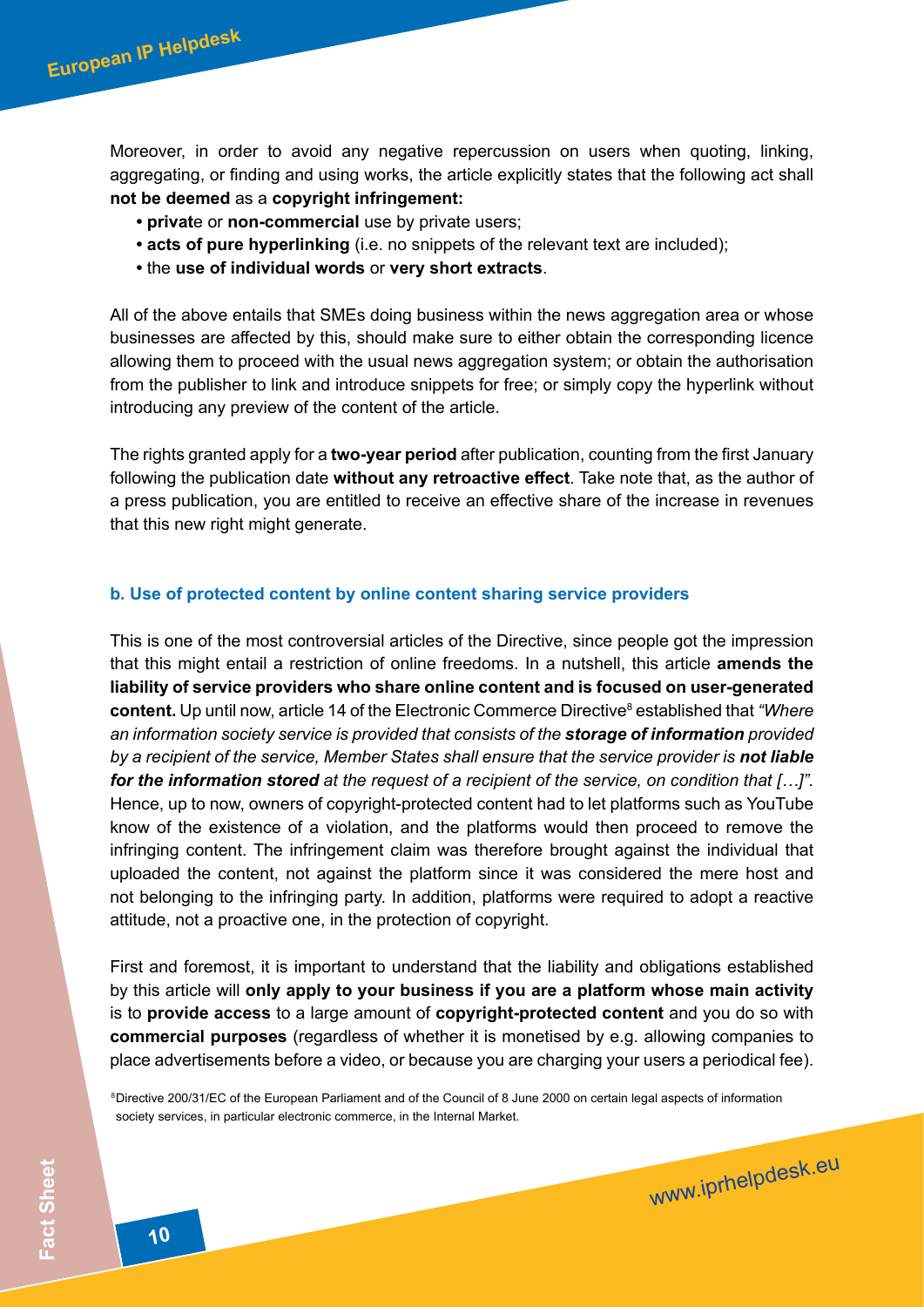Under the new article 17, Information Society Service Providers (ISPs) falling under the above criteria now have the **obligation to make sure** that all copyright content is **properly licensed**  before it is uploaded on their platform. This entails the need for ISPs to sign numerous licensing agreements with musicians, authors and other right holders in order to make sure that they are allowed, as a platform, to publish copyright works online, works that are uploaded by their users. This in turn means that **if no licence is secured** and infringing content is uploaded and published, **ISPs will be held liable** for such an infringement, since they are performing an unauthorised act of communication to the public, which is one of the exclusive rights granted to the author of a work by copyright laws. Hence, responsibility will arise **unless** the ISP can demonstrate that:

- It made **"best efforts"** to get permission from the copyright holder.
- According to **"high industry standards of professional diligence"**, it made best efforts to ensure that the infringing material was not made available.
- It acted swiftly to disable access or to remove the content and to prevent further uploads.

Although it is true that the Directive states that these obligations do not entail a general monitoring obligation, the wording of the Directive (*"prevent future uploads of infringing content"*) will require ISPs to establish a filter facilitating the monitoring task and allowing quick identification and response when facing infringing materials, as they could otherwise be held liable. Creating, implementing and perfecting such a filter is a considerable time and money investment. Let's take, for example, YouTube's Content ID System which is already in place and enables to detect copyright-protected content (music or video) and to block it automatically. The system then allows the user that uploaded the content to file an appeal in case there is a disagreement regarding the infringing nature of the content. In order to create this filter, YouTube had to invest approximately EUR 100 million, an economic investment that SMEs falling outside the threshold will not be able to bear.

As mentioned above, there is a threshold under which companies will not be liable for the infringing content uploaded by their users. Therefore, as an SME, you will not be required to comply with the requirements of article 17 as long as:

- Your company has been active for less than three years; **and**
- Your annual turnover is below EUR 10 million; **and**
- The number of monthly unique visitors on your platform does not exceed 5 million.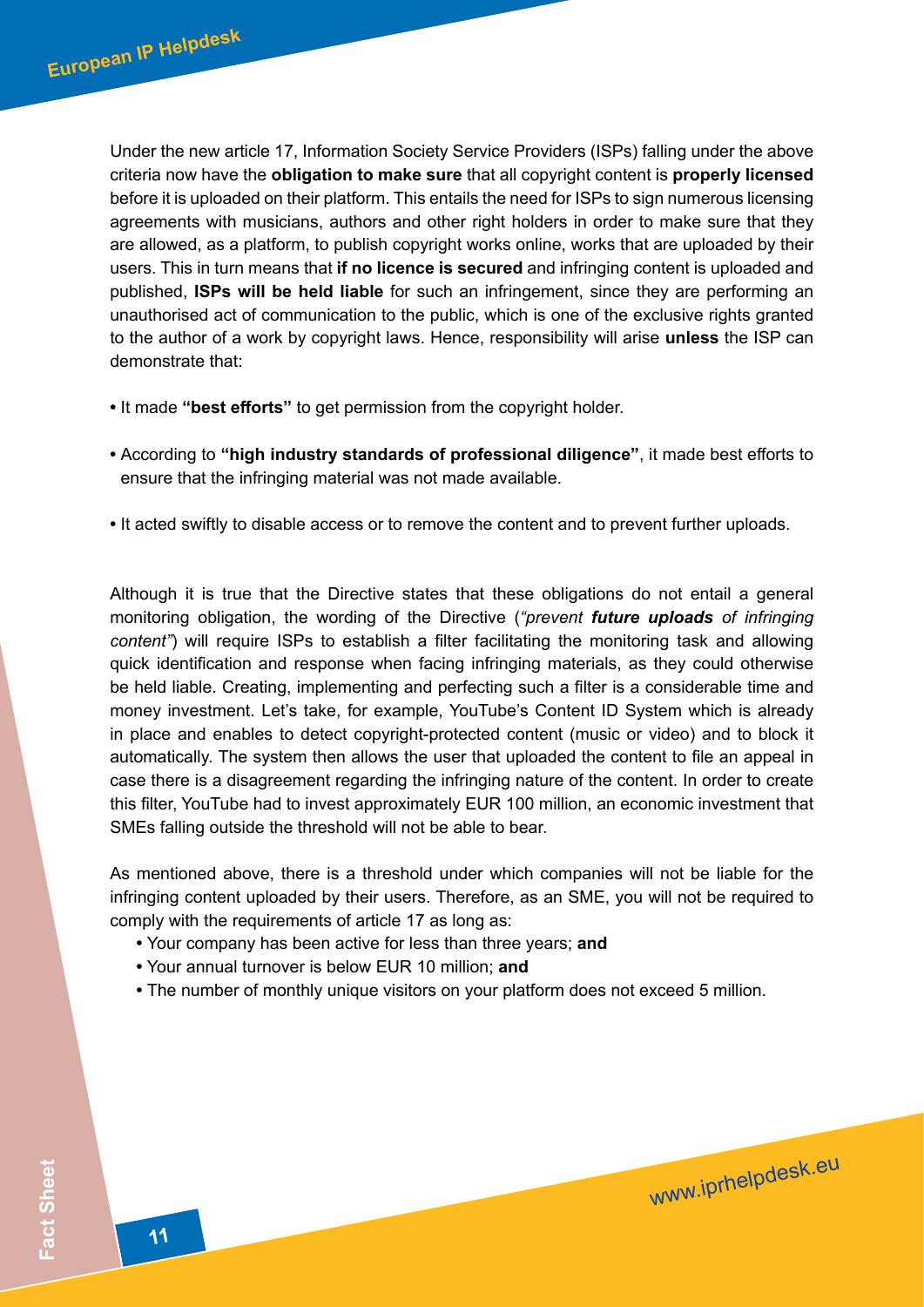<span id="page-11-0"></span>Article 17 will not apply to the following:

- **Electronic communication networks**, i.e. any transmission system that allows the conveyance of signals by wire, radio, optical or other means (e.g. satellite network, mobile network or cable television networks)
- **Cloud services** (e.g. Dropbox, iCloud)
- **Online market places** (e.g. Amazon, Etsy)
- **Not-for-profit scientific or educational repositories** (e.g. a university's intranet)
- **Not-for-profit online encyclopaedias** (e.g. Wikipedia)

Although the article calls upon member states to make sure that users are still able to rely on the traditional exceptions set in their favour (e.g. quotation, criticism, review or parody), these new provisions remain a serious concern for many stakeholders. Admittedly, technology evolves at a fast pace, but for the time being it might be difficult for companies that want to put in place automatic filters to ensure that these filters are able to distinguish **the context** in which materials are being uploaded. The filter might also be unable to detect cases in which one of the creators uploading the content has been granted **a non-exclusive licence.** 

## **3. Transparency obligations and best-seller rights for authors and performers**

### **a. Fair remuneration in exploitation contracts for authors and performers**

Provisions under Chapter III were introduced with the aim of increasing transparency in contractual relationships and ensuring that the initial remuneration agreed on between the authors is **periodically reviewed** and **adjusted** to the revenues that are actually being generated and the current exploitation hiatus.

When the author of a work signs with a publisher or a record label, there is no way to predict how the public is going to react. Therefore, the initial agreement cannot foresee unexpected success (e.g. the publisher of the first Harry Potter book did probably not expect the book to turn out the international best seller it became). In this case, the original remuneration becomes clearly disproportionate in comparison to the actual revenue the work is generating. Hence, this will ensure fair and proper remuneration for authors and performers. As part of this right, as an author you **will have the right to receive annual reports regarding the exploitation of your works.**

Working hand in hand with article 19, once right holders have sufficient knowledge of the exploitation and the revenues generated by their work; article 20 allows them to seek additional and fair remuneration that goes beyond what was originally agreed on. As the author of the work, article 20 entitles you to enforce your rights against the original contractual counterpart (e.g. your publisher) or third parties to whom the exploitation rights have been subsequently granted.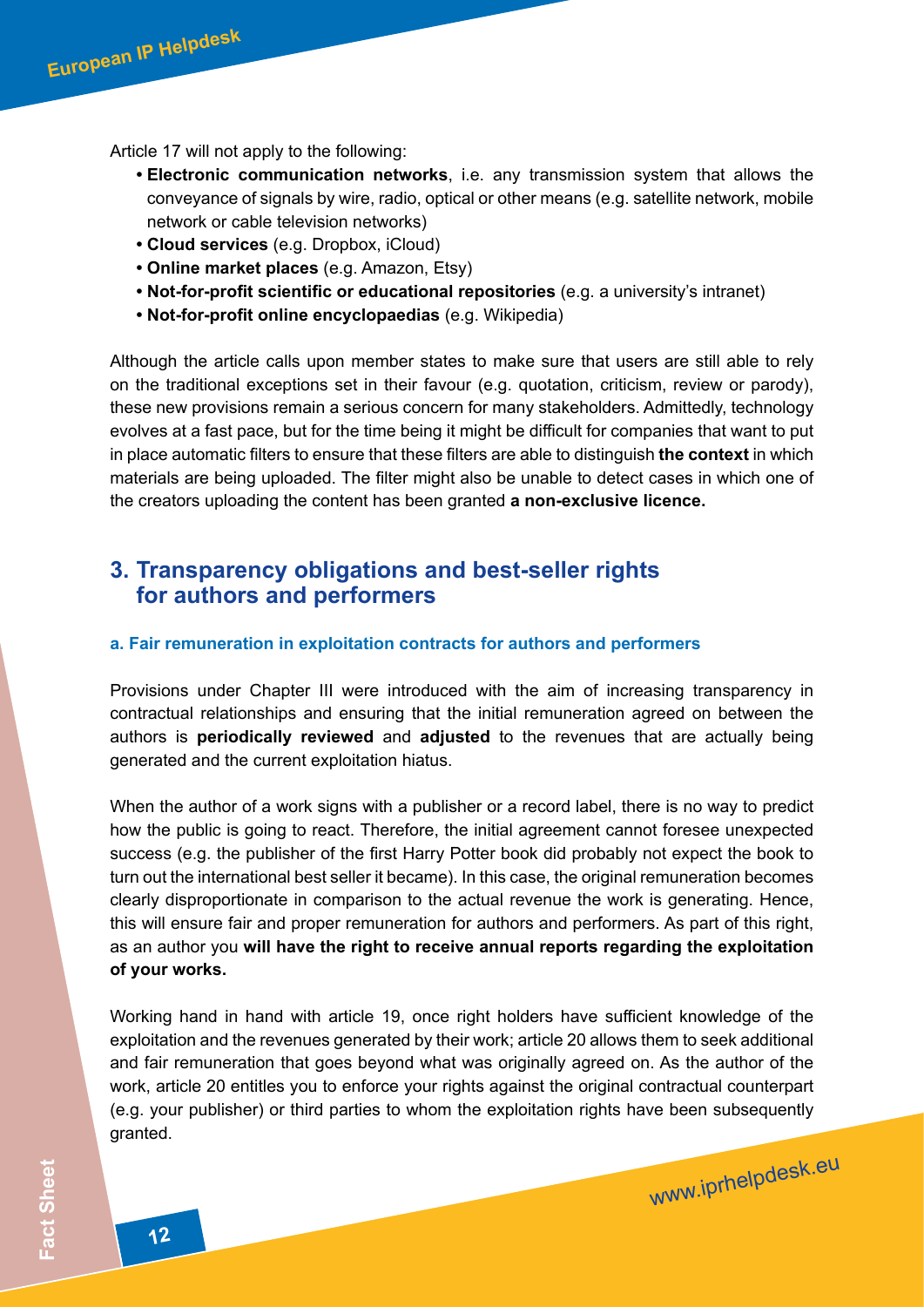<span id="page-12-0"></span>**European IP Helpdesk**

These rights **cannot** be set aside contractually. Hence, you should refuse any contractual clause establishing otherwise, since this clause would be deemed as unenforceable.

#### **b. Right of revocation**

When a creator reaches an agreement with a publisher or a record label, it is because they have been given legitimate expectation regarding the exploitation and dissemination of their work. Given that authors are, in most case, in a weaker bargaining position they could sign long-term contracts where they have no possibility to renegotiate. Therefore, the European legislator introduced a mechanism to match the **legitimate expectations** of authors or performers when they decide to license or transfer their rights. As such, if their work is not exploited within a reasonable period of time, they will now be granted the right to revoke said license. In order to avoid arbitrary or rushed decisions, member states are allowed to set a number of requirements and limitations to the exercise of such a right.

## **4. Conclusion**

The Directive was a much expected update of the copyright rules in a fast-paced growing digital environment. Many improvements were achieved, but the most important step is yet to come: its **implementation**. Indeed, member states now have two years to implement this Directive into their own national legislations. Each member state will then shape the mandatory exceptions and new rules, and adapt them to their national legislation, which means that we might be seeing different developments and requirements in each of them.

The main objective of this Directive is to strike a **balance between copyright and the needs of the digital environment** by helping e.g. right holders to protect their works against nonauthorised exploitation, especially within the digital environment. Although most concerns voiced by digital / web stakeholders and defenders of a "free internet" were related to a possible limitation of the freedom of expression, mainly regarding article 17, the article is much more complex and nuanced. Certainly, the wording of the Directive is very broad, hence, at this point we will have to wait for national implementation and see how this will actually translate.

In essence, **the Directive is a major step towards fairer remuneration of works on the internet.** Indeed, authors, publishers and journalists should be able to profit from the internet and the exploitation possibility it offers in the same way the platforms hosting their content do. With the Directive, scientific research, cross-border education and activities towards the protection of our cultural heritage will be able to reap the benefits offered by new technologies and the digital environment.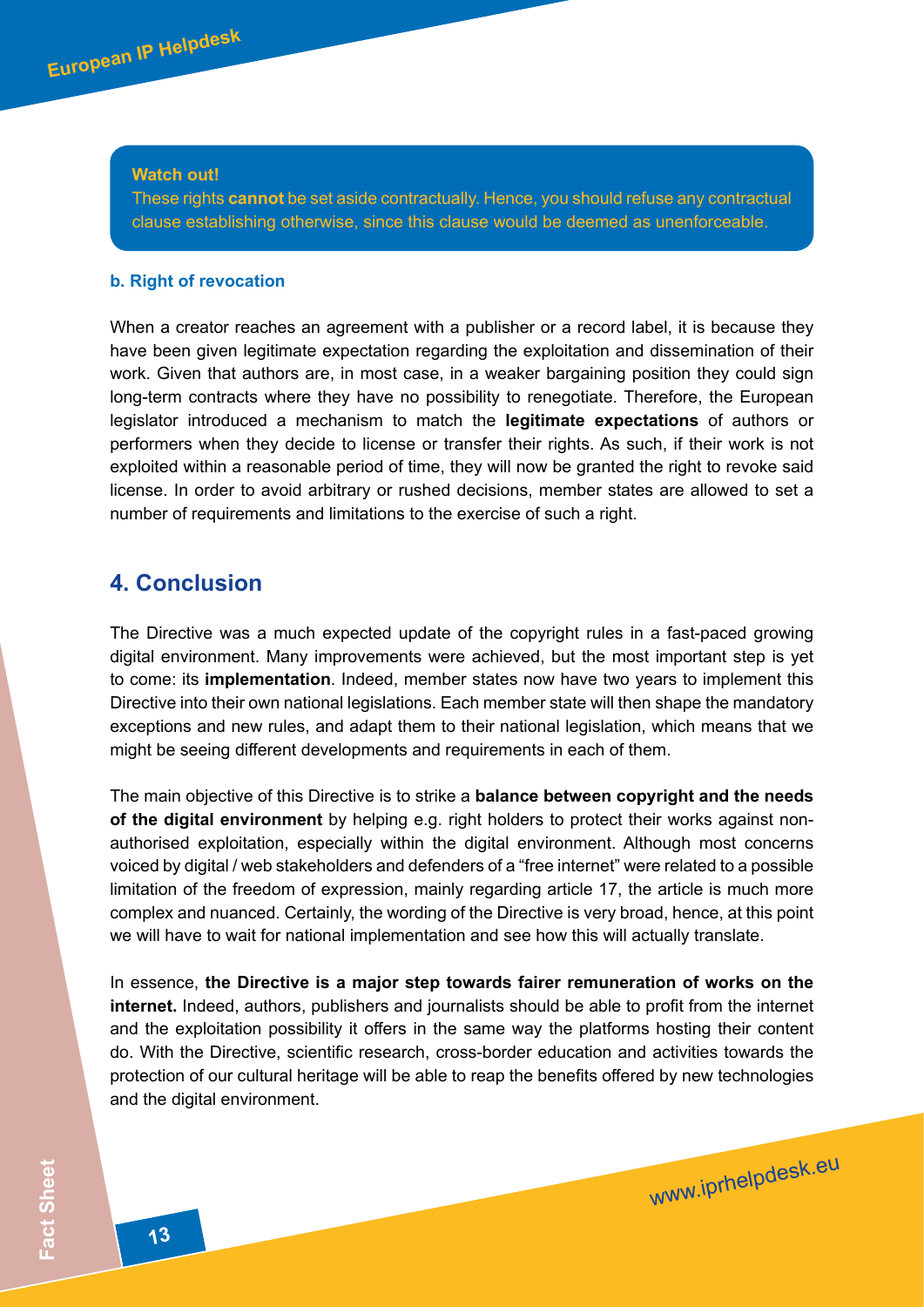<span id="page-13-0"></span>

### **In summary:**

- **Will the Directive limit users and their freedom online?** No, the rules applicable to press publication and their online use only apply to commercial services, but not to users. Therefore, they will remain free to share links to online news on any social media platform.
- **Will the Directive ban memes and GIFs?** No, memes and GIFs are covered by the exception of quotation, criticism, caricature, parody and pastiche that will now be recognised by all member states.

# **5. Useful resources**

*•* [Directive \(EU\) 2019/790 of the European Parliament and of the Council 17 April 2019 on copyright and related rights in](https://eur-lex.europa.eu/legal-content/EN/TXT/?uri=uriserv:OJ.L_.2019.130.01.0092.01.ENG&toc=OJ:L:2019:130:TOC) [the Digital Single Market and amending Directives 96/9/EC and 2001/29/EC](https://eur-lex.europa.eu/legal-content/EN/TXT/?uri=uriserv:OJ.L_.2019.130.01.0092.01.ENG&toc=OJ:L:2019:130:TOC)

- [European Commission Frequently Asked Questions on Copyright Reform](https://ec.europa.eu/digital-single-market/en/faq/frequently-asked-questions-copyright-reform) (Last update April 2019)
- [European Libraries and archives](https://europa.eu/european-union/documents-publications/libraries-archives_en)
- [European IP Helpdesk](https://www.iprhelpdesk.eu/Fact-Sheet-Copyright-Essentials)  Fact Sheet Copyright Essentials